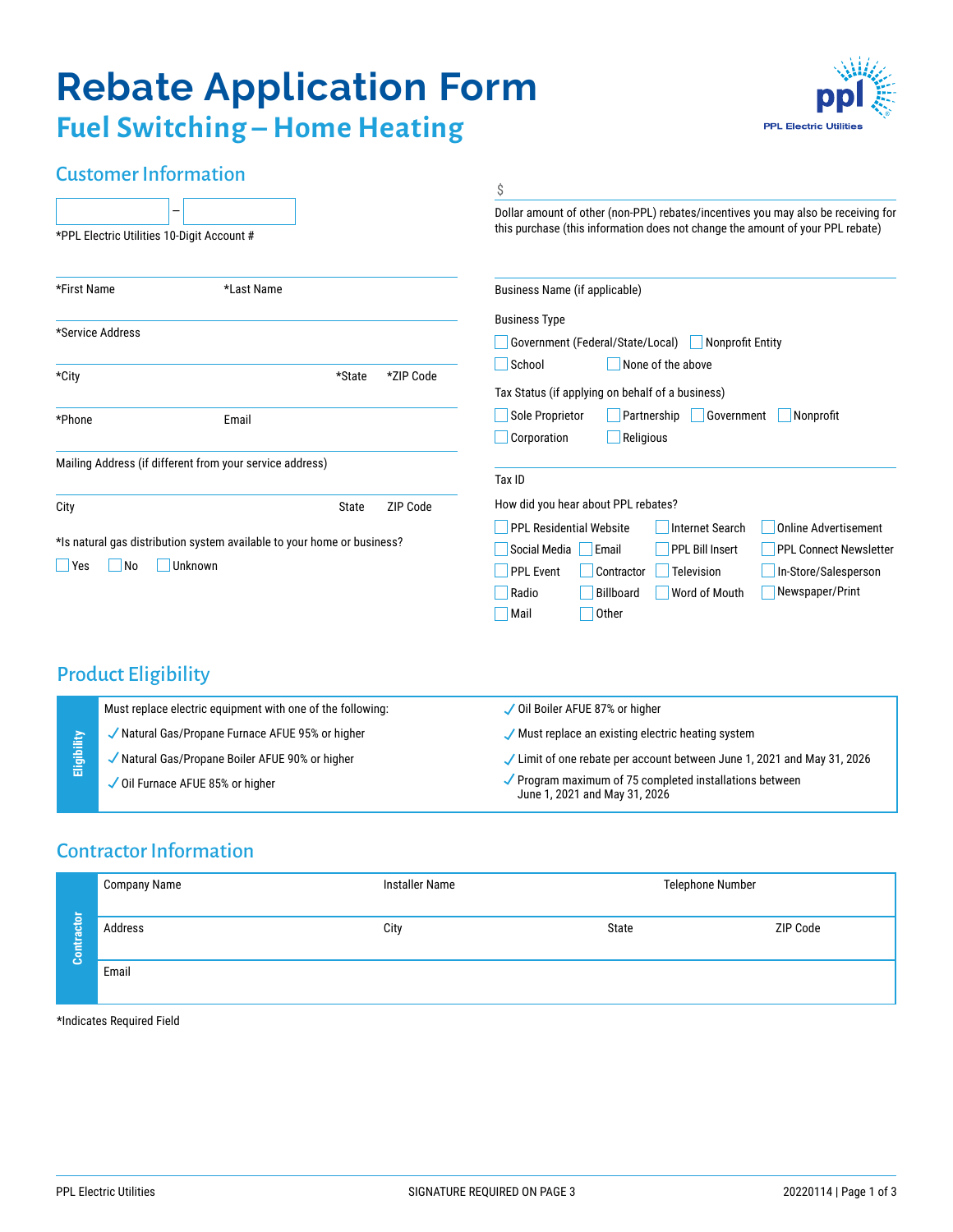# Product Information

| Equipm<br>픙 | *Was existing equipment electric:<br><b>Yes</b><br>  No                                                                             |
|-------------|-------------------------------------------------------------------------------------------------------------------------------------|
|             | Electric Forced-Air Furnace<br><b>Electric Baseboard Heaters</b><br>*Existing electric heating system type:<br>Air-Source Heat Pump |
|             | *Was existing equipment in working order: Ves<br>  No                                                                               |
|             |                                                                                                                                     |

| Qualifying<br><b>Product</b>                                                                                                                                                                                | *Date Installed<br>(MM/DD/YYYY) | *Manufacturer | *Model # | <b>Material</b><br>& Labor Cost | <b>Rebate</b> |
|-------------------------------------------------------------------------------------------------------------------------------------------------------------------------------------------------------------|---------------------------------|---------------|----------|---------------------------------|---------------|
| <b>Fossil Fuel</b><br><b>Furnace or Boiler</b>                                                                                                                                                              | $\sqrt{1}$                      |               |          |                                 | \$200         |
| *New Equipment Fuel Type:<br>Natural Gas<br>Oil<br>Propane<br>L.                                                                                                                                            |                                 |               |          |                                 |               |
| Hydronic<br>*New Equipment Delivery System:<br><b>Forced Air</b>                                                                                                                                            |                                 |               |          |                                 |               |
| *New Equipment Type:<br>Boiler<br>Furnace                                                                                                                                                                   |                                 |               |          |                                 |               |
| Why did you switch from electric equipment to gas/oil/propane? (Check all that apply) Electric equipment did not work/too costly to repair<br>Less costly to operate<br>Better comfort/convenience/features |                                 |               |          |                                 |               |
| What other gas/oil/propane equipment do you have? (Check all that apply)<br>Stove/Oven<br>Water Heating   Clothes Dryer<br>Fireplace<br>None                                                                |                                 |               |          |                                 |               |
| Would you have purchased the gas/oil/propane equipment if PPL did not provide a rebate?<br>Yes, but not at this time.<br><b>Yes</b><br>  No                                                                 |                                 |               |          |                                 |               |

\*Indicates Required Field